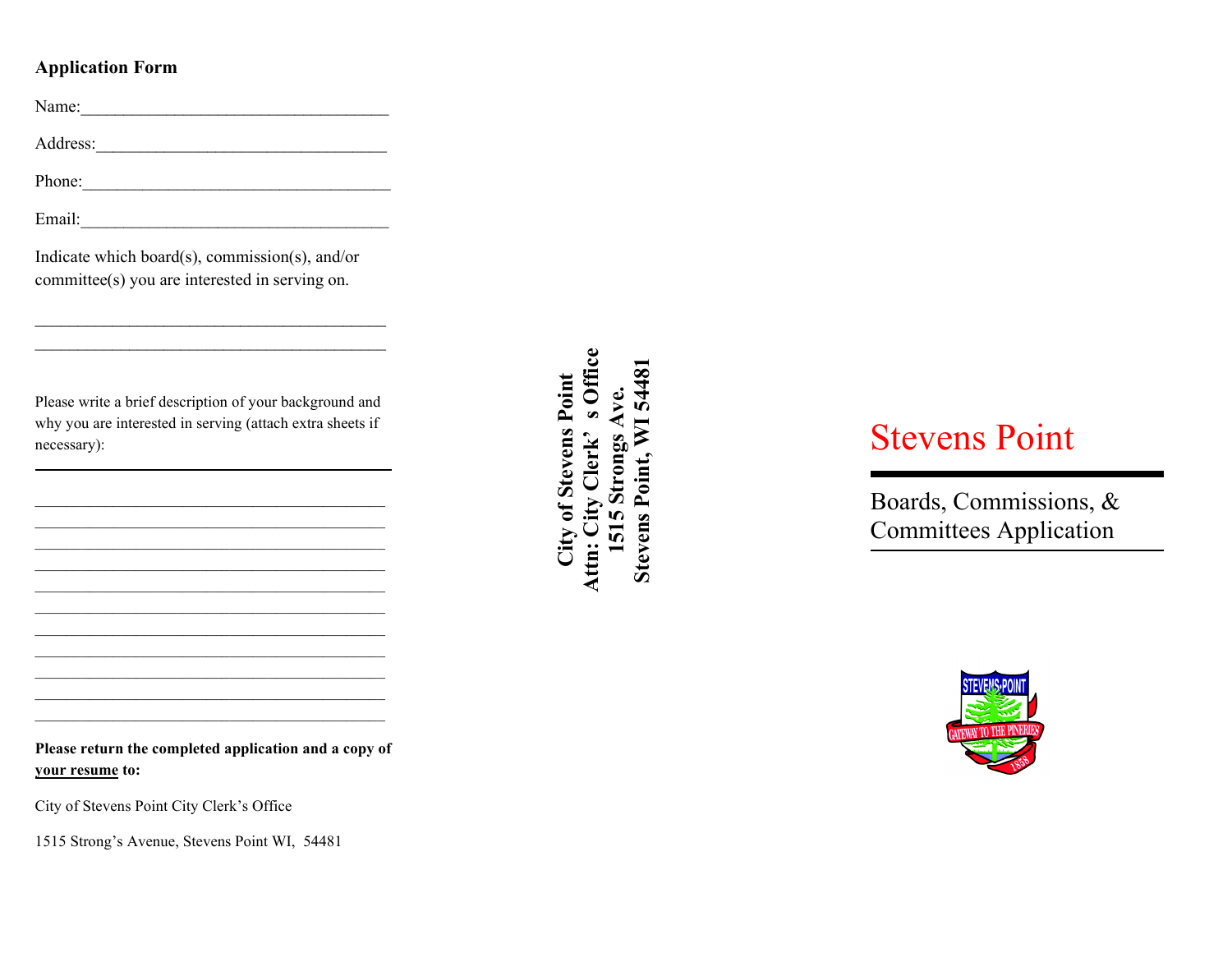## **Interested in Local Government?**

Are you interested in local government or do you want to contribute to your community? Consider serving on a city board, commission, or committee. As a representative serving on one of the City's boards, commissions or committees, you will focus on community needs requiring your dedication, vision, experience, and enthusiasm. Ultimately, the City of Stevens Point's Common Council has the legal responsibility to carry out decisions that affect the welfare of the entire community; however, the boards, commissions and committees play a significant role in the process of deciding what goes in front of the Common Council. So if you are interested in local government and want to serve your community, the City of Stevens Point's boards, commissions and committees may be a good fit for you.

## **What are the eligibility requirements?**

Applicants must be eligible voters and *reside within the Stevens Point city limits*. Please review all details of specific vacancies, as some may have different requirements or require specific representation.

#### **How do I know if I was or was not appointed to a board, commission, or committee?**

If appointed to one of the boards, commissions, or committees, you will be notified. The City Clerk's Office will contact you to come in and sign an oath of office.

## **How do I apply?**

Please complete the application form on the reverse side and return to the City Clerk's Office at 1515 Strongs Avenue, Stevens Point, WI 54481. You may also complete the application online at stevenspoint.com. Typically, appointments are made during April or May of each year; however, vacancies vary. Please check out our list of current vacancies

located on **stevenspoint.com** or by contacting the City Clerk's Office at**: (715)346-1569**

#### **What boards, commissions, and committees can I be appointed to?**

#### **Board of Appeals:**

- Hears and makes decisions on appeals where it is alleged that there is an error in any requirement, decision, or determination made.
- Authorizes variances and disability variances.
- Citizen Positions: 5 (3 year term)
- Alternative Positions: 2 (3 year term)

#### **Redevelopment Authority:**

- Prepares redevelopment and urban renewal plans.
- Carries out redevelopment and urban renewal projects within the corporate limits of the city.
- Develops and implements redevelopment plans.
- Administers economic development and housing loans.
- Adopts rules for the transaction of its business and keeps a record of its resolutions, transactions, findings, and determinations.
- Establishes rehabilitation and design standards.
- Assembles and disposes of land, including the taking of real estate through eminent domain.
- Demolishes and/or rehabilitates substandard structures.
- Participates in real estate development and commercial revitalization.
- Citizen Positions: 4-6 (position availability varies) (5 year term)

#### **Historical Preservation/Design Review Commission:**

• Designates historic structures, historic sites, and the designation of historic districts within the city limits, subject to approval by the common council.

- Regulates construction, reconstruction, alteration, and demolition within designated districts.
- Cooperates with the State of Wisconsin historic preservation officer and the state historic preservation review board in attempting to include properties designated as landmarks or landmark sites, or historic districts, in the National Register of Historic Places and the State Register of Historic Places.
- Solicits and receives funds for historic preservation in the city.
- Citizen Positions: 5 (3 year term)
- Alternates: 2 (3 year term)

#### **Housing Authority:**

- Carries out duties designed by the Community Development Authority.
- Citizen Positions: 3-5 (position availability varies) (5 year term)

#### **Board of Park Commissioners:**

- Develops policies concerning the operation of the parks and recreation facilities, subject to approval by the common council.
- Acquires and/or maintains parks and green spaces, conservation areas, park buildings, the community pool, KB Willett ice rink, City cemeteries, boat ramps, and other parks, recreation and forestry facilities and public property.
- Aids in long-range planning, strategic planning, and setting service standards for the Parks, Recreation and Forestry Department.
- Citizen Positions: 8 (3 year term)

## **Plan Commission:**

- Advises the city council on comprehensive planning and land use issues.
- Prepares and administers a comprehensive plan while providing leadership and insight